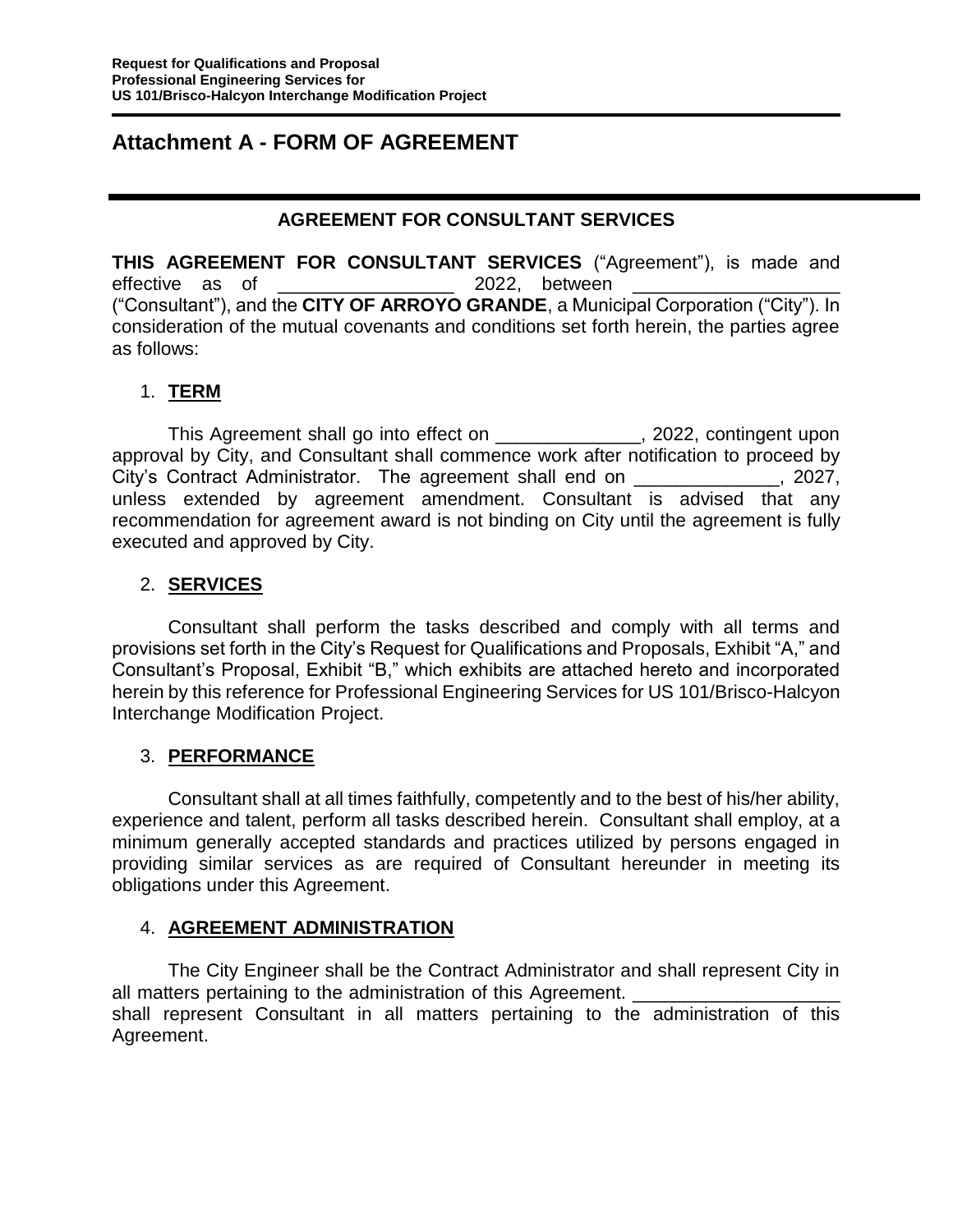### 5. **PAYMENT**

 The City agrees to pay the Consultant in accordance with the payment rates and terms set forth in Exhibit "B", attached hereto and incorporated herein by this reference.

#### 6. **SUSPENSION OR TERMINATION OF AGREEMENT WITHOUT CAUSE**

- (a) The City may at any time, for any reason, with or without cause, suspend or terminate this Agreement, or any portion hereof, by serving upon the Consultant at least ten (10) days prior written notice. Upon receipt of said notice, the Consultant shall immediately cease all work under this Agreement, unless the notice provides otherwise. If the City suspends or terminates a portion of this Agreement such suspension or termination shall not make void or invalidate the remainder of this Agreement.
- (b) In the event this Agreement is terminated pursuant to this Section, the City shall pay to Consultant the actual value of the work performed up to the time of termination, provided that the work performed is of value to the City. Upon termination of the Agreement pursuant to this Section, the Consultant will submit an invoice to the City pursuant to Section 5.

## 7. **TERMINATION ON OCCURRENCE OF STATED EVENTS**

This Agreement shall terminate automatically on the occurrence of any of the following events:

- (a) Bankruptcy or insolvency of any party;
- (b) Sale of Consultant's business; or
- (c) Assignment of this Agreement by Consultant without the consent of City.
- (d) End of the Agreement term specified in Section 1.

## 8. **DEFAULT OF CONSULTANT**

- (a) The Consultant's failure to comply with the provisions of this Agreement shall constitute a default. In the event that Consultant is in default for cause under the terms of this Agreement, City shall have no obligation or duty to continue compensating Consultant for any work performed after the date of default and can terminate this Agreement immediately by written notice to the Consultant. If such failure by the Consultant to make progress in the performance of work hereunder arises out of causes beyond the Consultant's control, and without fault or negligence of the Consultant, it shall not be considered a default.
- (b) If the City Manager or his/her delegate determines that the Consultant is in default in the performance of any of the terms or conditions of this Agreement, he/she shall cause to be served upon the Consultant a written notice of the default. The Consultant shall have ten (10) days after service upon it of said notice in which to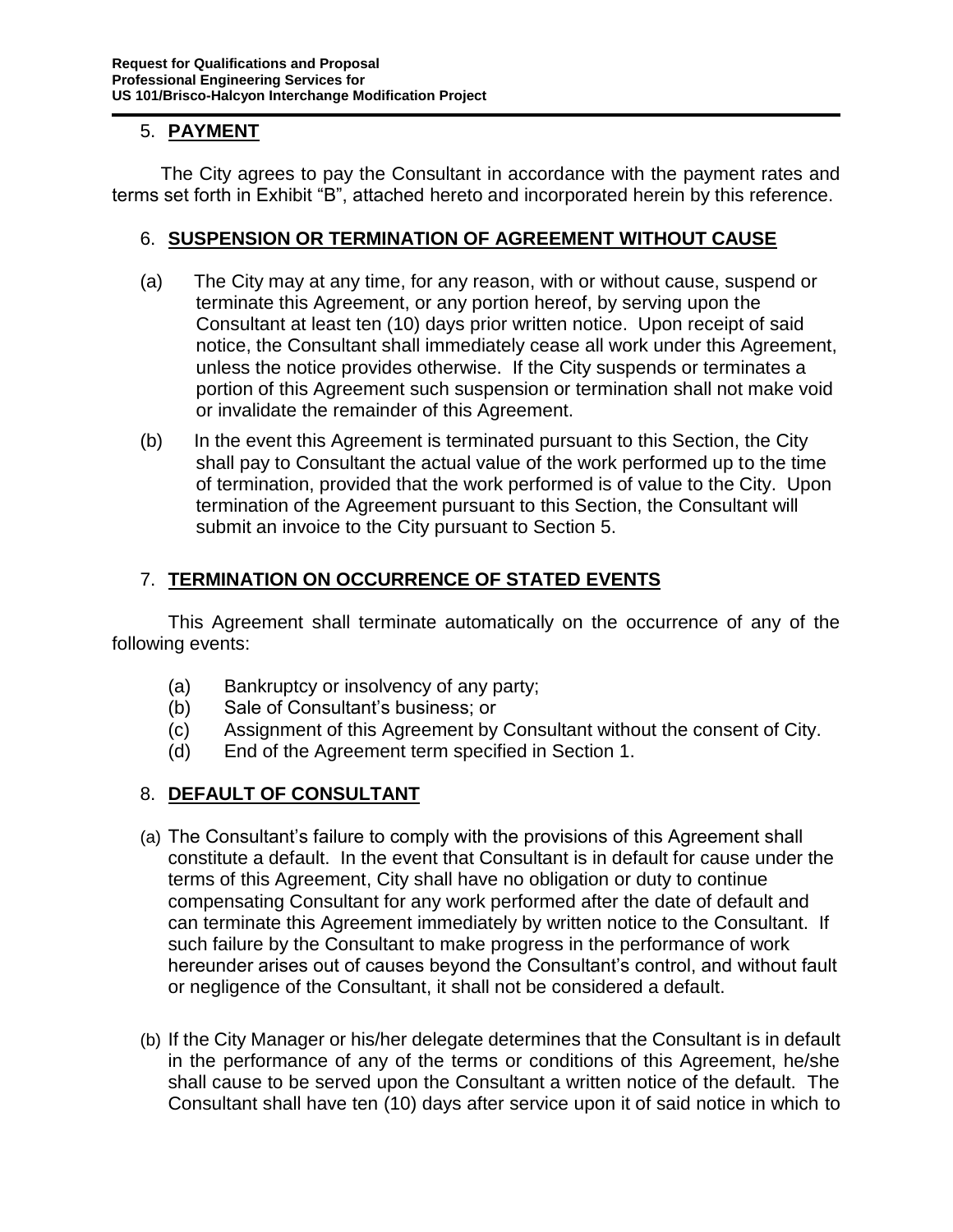cure the default by rendering a satisfactory performance. In the event that the Consultant fails to cure its default within such period of time, the City shall have the right, notwithstanding any other provision of this Agreement to terminate this Agreement without further notice and without prejudice to any other remedy to which it may be entitled at law, in equity or under this Agreement.

## 9. **LAWS TO BE OBSERVED**. Consultant shall:

- (a) Procure all permits and licenses, pay all charges and fees, and give all notices which may be necessary and incidental to the due and lawful prosecution of the services to be performed by Consultant under this Agreement;
- (b) Keep itself fully informed of all existing and proposed federal, state and local laws, ordinances, regulations, orders, and decrees which may affect those engaged or employed under this Agreement, any materials used in Consultant**'**s performance under this Agreement, or the conduct of the services under this Agreement;
- (c) At all times observe and comply with, and cause all of its employees to observe and comply with all of said laws, ordinances, regulations, orders, and decrees mentioned above;
- (d) Immediately report to the City's Contract Manager in writing any discrepancy or inconsistency it discovers in said laws, ordinances, regulations, orders, and decrees mentioned above in relation to any plans, drawings, specifications, or provisions of this Agreement.
- (e) The City, and its officers, agents and employees, shall not be liable at law or in equity occasioned by failure of the Consultant to comply with this Section.

## 10.**OWNERSHIP OF DOCUMENTS**

(a) Consultant shall maintain complete and accurate records with respect to sales, costs, expenses, receipts, and other such information required by City that relate to the performance of services under this Agreement. Consultant shall maintain adequate records of services provided in sufficient detail to permit an evaluation of services. All such records shall be maintained in accordance with generally accepted accounting principles and shall be clearly identified and readily accessible. Consultant shall provide free access to the representatives of City or its designees at reasonable times to such books and records; shall give City the right to examine and audit said books and records; shall permit City to make transcripts therefrom as necessary; and shall allow inspection of all work, data, documents, proceedings, and activities related to this Agreement. Such records, together with supporting documents, shall be maintained for a period of three (3) years after receipt of final payment.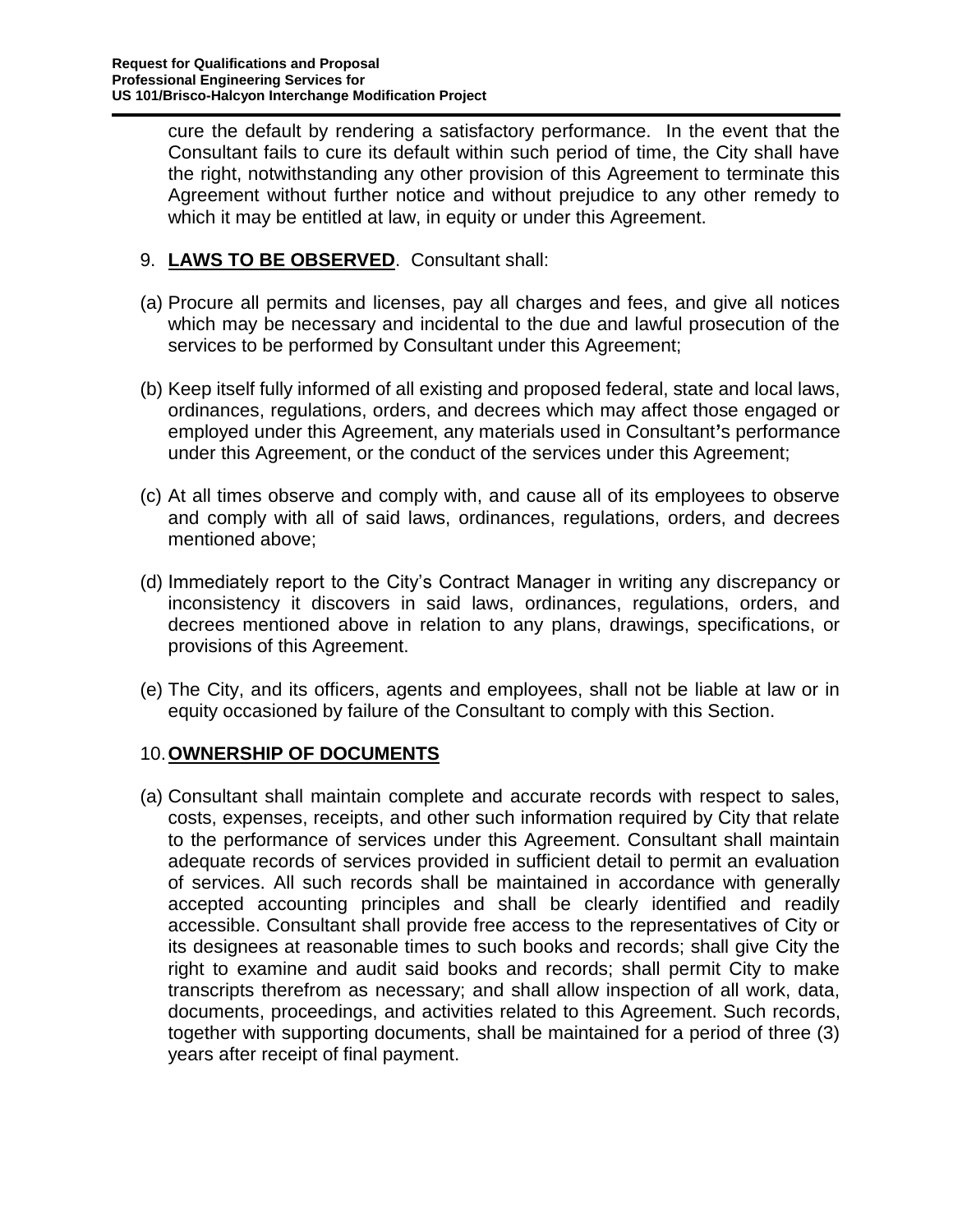(b) Upon completion of, or in the event of termination or suspension of this Agreement, all original documents, designs, drawings, maps, models, computer files, surveys, notes, and other documents prepared in the course of providing the services to be performed pursuant to this Agreement shall become the sole property of the City and may be used, reused, or otherwise disposed of by the City without the permission of the Consultant. With respect to computer files, Consultant shall make available to the City, at the Consultant's office and upon reasonable written request by the City, the necessary computer software and hardware for purposes of accessing, compiling, transferring, and printing computer files.

#### 11.**INDEMNIFICATION**

- (a) Indemnification for Professional Liability. When the law establishes a professional standard of care for Consultant's Services, to the fullest extent permitted by law, Consultant shall indemnify, protect, defend and hold harmless City and any and all of its officials, employees and agents ("Indemnified Parties") from and against any and all losses, liabilities, damages, costs and expenses, including attorney's fees and costs to the extent same are caused in whole or in part by any negligent or wrongful act, error or omission of Consultant, its officers, agents, employees or subcontractors or any entity or individual that Consultant shall bear the legal liability thereof) in the performance of professional services under this agreement.
- (b) Indemnification for Other Than Professional Liability. Other than in the performance of professional services and to the full extent permitted by law, Consultant shall indemnify, defend and hold harmless City, and any and all of its employees, officials and agents from and against any liability (including liability for claims, suits, actions, arbitration proceedings, administrative proceedings, regulatory proceedings, losses, expenses or costs of any kind, whether actual, alleged or threatened, including attorney's fees and costs, court costs, interest, defense costs, and expert witness fees), where the same arise out of, are a consequence of, or are in any way attributable to, in whole or in part, the performance of this Agreement by Consultant or by any individual or entity for which Consultant is legally liable, including but not limited to officers, agents, employees or subcontractors of Consultant.
- (c) General Indemnification Provisions. Consultant agrees to obtain executed indemnity agreements with provisions identical to those set forth here in this section from each and every subcontractor or any other person or entity involved by, for, with or on behalf of Consultant in the performance of this agreement. In the event Consultant fails to obtain such indemnity obligations from others as required here, Consultant agrees to be fully responsible according to the terms of this section. Failure of City to monitor compliance with these requirements imposes no additional obligations on City and will in no way act as a waiver of any rights hereunder. This obligation to indemnify and defend City as set forth here is binding on the successors, assigns or heirs of Consultant and shall survive the termination of this agreement or this section.
- (d) Indemnification for Design Professional Services. Notwithstanding anything herein to the contrary, to the fullest extent permitted by law for all design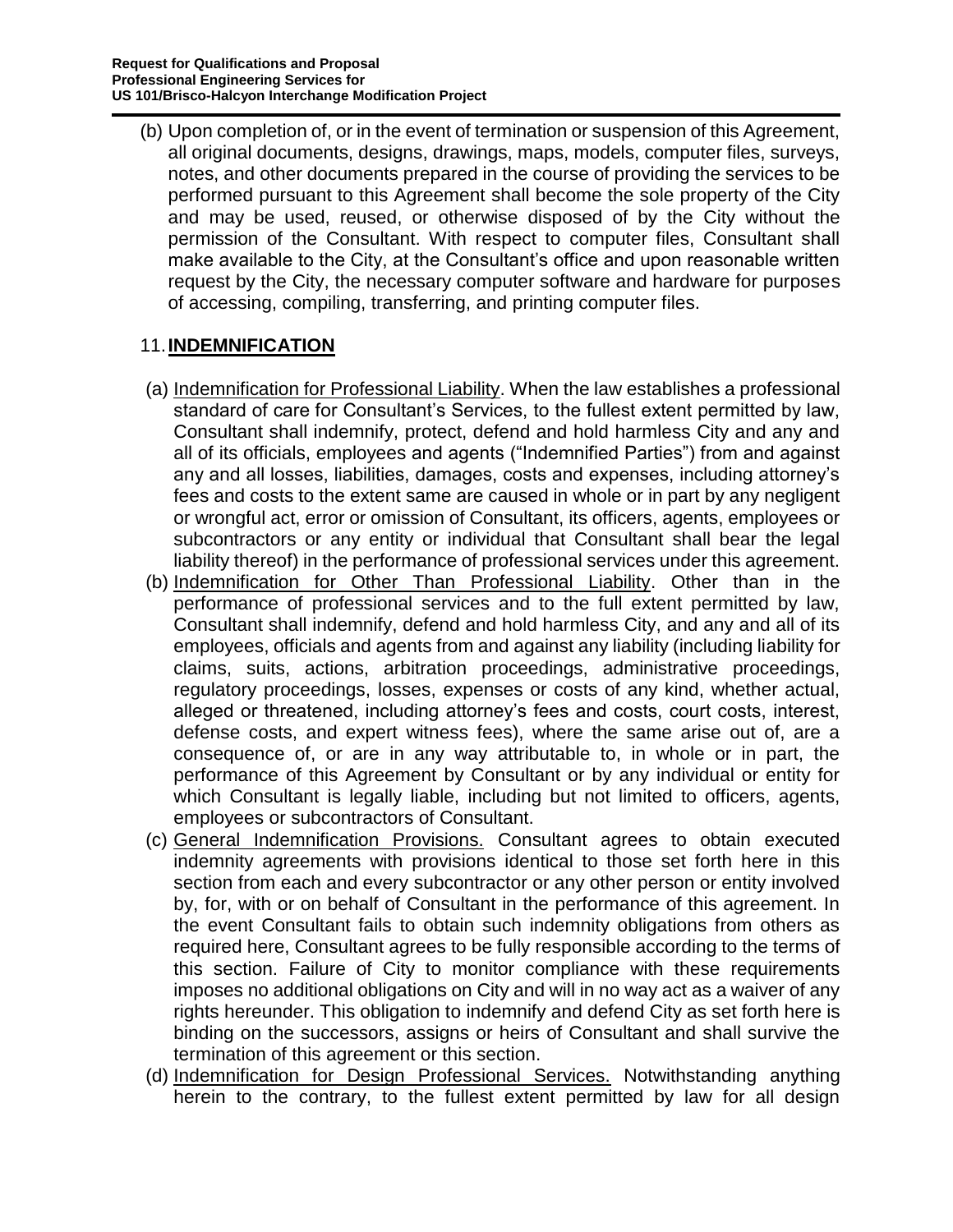professional services arising under this Agreement, Consultant shall indemnify, protect, defend and hold harmless City and any and all of its officials, employees and agents ("Indemnified Parties") from and against any and all losses, liabilities, damages, costs and expenses, including attorney's fees and costs which arise out of, pertain to, or relate to the negligence, recklessness, or willful misconduct of the Consultant.

### 12.**INSURANCE**

Consultant shall maintain prior to the beginning of and for the duration of this Agreement insurance coverage as specified in Exhibit "C" attached hereto and incorporated herein as though set forth in full.

#### 13.**INDEPENDENT CONSULTANT**

- (a) Consultant is and shall at all times remain as to the City a wholly independent Consultant. The personnel performing the services under this Agreement on behalf of Consultant shall at all times be under Consultant's exclusive direction and control. Neither City nor any of its officers, employees, or agents shall have control over the conduct of Consultant or any of Consultant's officers, employees, or agents, except as set forth in this Agreement. Consultant shall not at any time or in any manner represent that it or any of its officers, employees, or agents are in any manner officers, employees, or agents of the City. Consultant shall not incur or have the power to incur any debt, obligation, or liability whatever against City, or bind City in any manner.
- (b) No employee benefits shall be available to Consultant in connection with performance of this Agreement. Except for the fees paid to Consultant as provided in the Agreement, City shall not pay salaries, wages, or other compensation to Consultant for performing services hereunder for City. City shall not be liable for compensation or indemnification to Consultant for injury or sickness arising out of performing services hereunder.

#### 14. **UNDUE INFLUENCE**

Consultant declares and warrants that no undue influence or pressure was or is used against or in concert with any officer or employee of the City of Arroyo Grande in connection with the award, terms or implementation of this Agreement, including any method of coercion, confidential financial arrangement, or financial inducement. No officer or employee of the City of Arroyo Grande will receive compensation, directly or indirectly, from Consultant, or from any officer, employee or agent of Consultant, in connection with the award of this Agreement or any work to be conducted as a result of this Agreement. Violation of this Section shall be a material breach of this Agreement entitling the City to any and all remedies at law or in equity.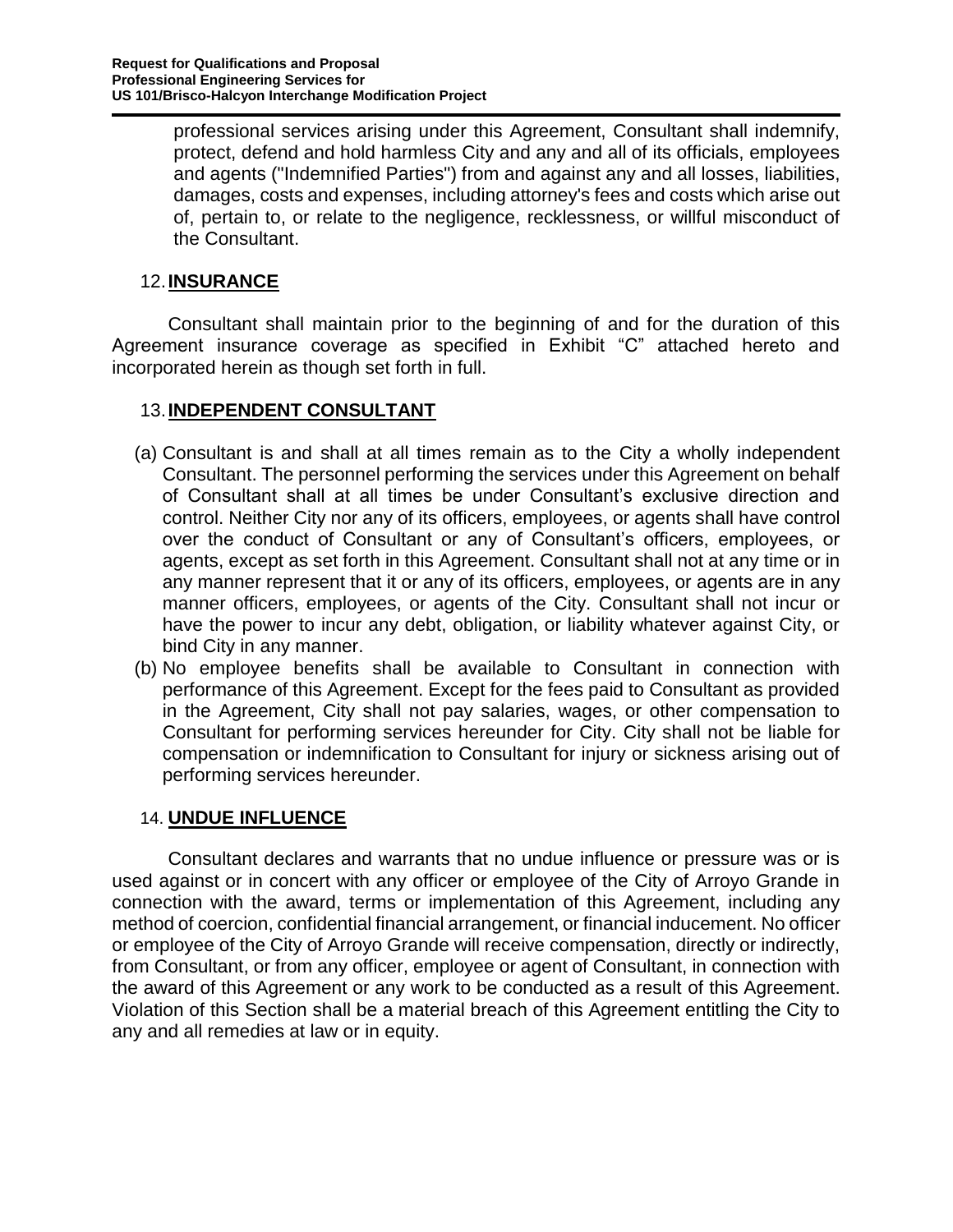## 15.**NO BENEFIT TO ARISE TO LOCAL EMPLOYEES**

No member, officer, or employee of City, or their designees or agents, and no public official who exercises authority over or responsibilities with respect to the project during his/her tenure or for one year thereafter, shall have any interest, direct or indirect, in any agreement or sub-agreement, or the proceeds thereof, for work to be performed in connection with the project performed under this Agreement.

## 16.**RELEASE OF INFORMATION/CONFLICTS OF INTEREST**

- (a) All information gained by Consultant in performance of this Agreement shall be considered confidential and shall not be released by Consultant without City's prior written authorization. Consultant, its officers, employees, agents, or subcontractors, shall not without written authorization from the City Manager or unless requested by the City Attorney, voluntarily provide declarations, letters of support, testimony at depositions, response to interrogatories, or other information concerning the work performed under this Agreement or relating to any project or property located within the City. Response to a subpoena or court order shall not be considered "voluntary" provided Consultant gives City notice of such court order or subpoena.
- (b) Consultant shall promptly notify City should Consultant, its officers, employees, agents, or subcontractors be served with any summons, complaint, subpoena, notice of deposition, request for documents, interrogatories, request for admissions, or other discovery request, court order, or subpoena from any person or party regarding this Agreement and the work performed thereunder or with respect to any project or property located within the City. City retains the right, but has no obligation, to represent Consultant and/or be present at any deposition, hearing, or similar proceeding. Consultant agrees to cooperate fully with City and to provide the opportunity to review any response to discovery requests provided by Consultant. However, City's right to review any such response does not imply or mean the right by City to control, direct, or rewrite said response.

## 17.**NOTICES**

Any notice which either party may desire to give to the other party under this Agreement must be in writing and may be given either by (i) personal service, (ii) delivery by a reputable document delivery service, such as but not limited to, Federal Express, which provides a receipt showing date and time of delivery, or (iii) mailing in the United States Mail, certified mail, postage prepaid, return receipt requested, addressed to the address of the party as set forth below or at any other address as that party may later designate by notice:

To City: City of Arroyo Grande

Robin Dickerson, City Engineer 300 E. Branch Street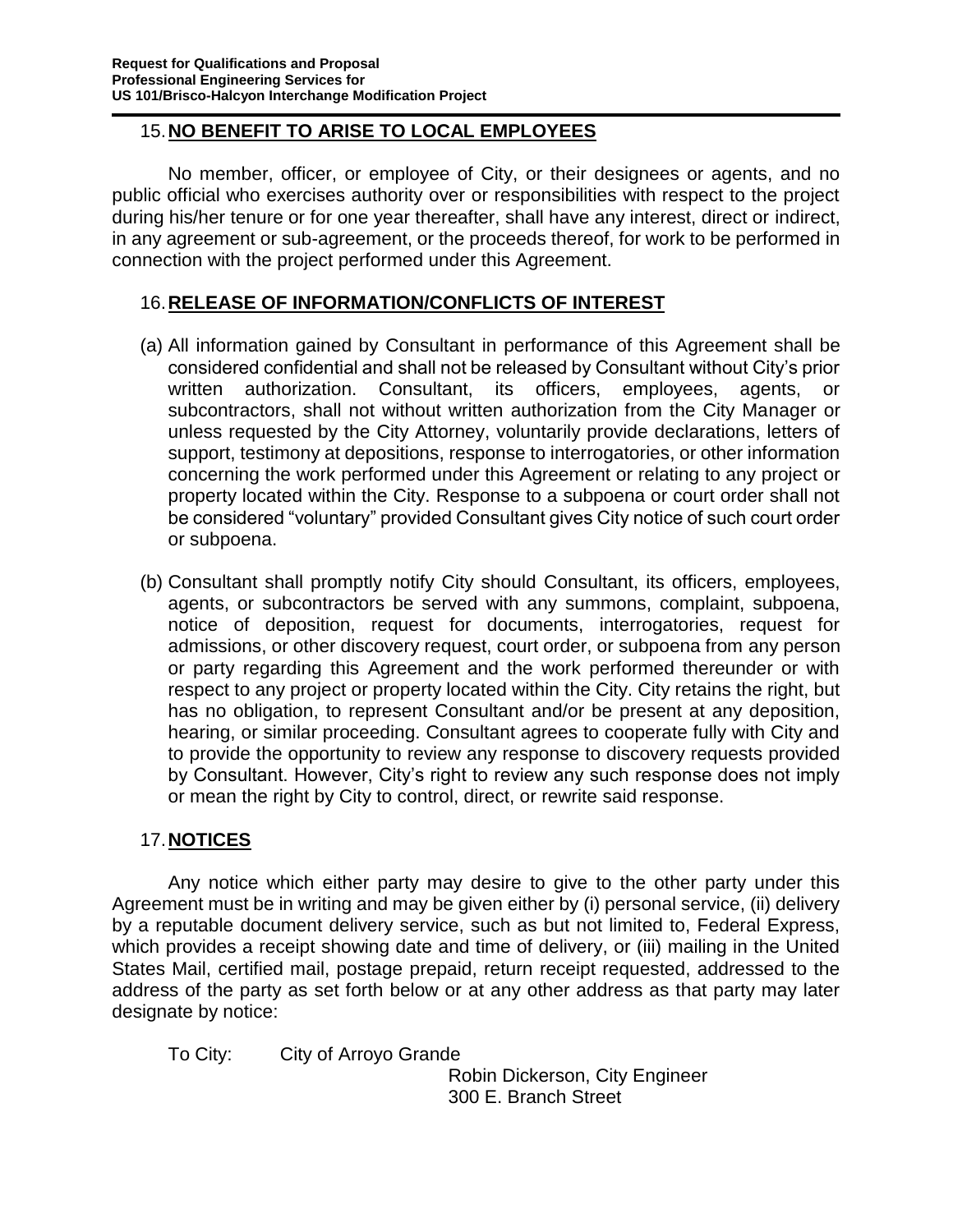Arroyo Grande, CA 93420

To Consultant:

\_\_\_\_\_\_\_\_\_\_\_\_\_\_\_\_\_\_\_\_\_\_\_\_\_\_\_\_\_ \_\_\_\_\_\_\_\_\_\_\_\_\_\_\_\_\_\_\_\_\_\_\_\_\_\_\_\_\_

#### 18.**ASSIGNMENT**

The Consultant shall not assign the performance of this Agreement, nor any part thereof, without the prior written consent of the City.

#### 19.**GOVERNING LAW**

The City and Consultant understand and agree that the laws of the State of California shall govern the rights, obligations, duties, and liabilities of the parties to this Agreement and also govern the interpretation of this Agreement. Any litigation concerning this Agreement shall take place in the superior or federal district court with jurisdiction over the City of Arroyo Grande.

#### 20.**ENTIRE AGREEMENT**

This Agreement contains the entire understanding between the parties relating to the obligations of the parties described in this Agreement. All prior or contemporaneous agreements, understandings, representations, and statements, or written, are merged into this Agreement and shall be of no further force or effect. Each party is entering into this Agreement based solely upon the representations set forth herein and upon each party's own independent investigation of any and all facts such party deems material.

#### 21.**TIME**

City and Consultant agree that time is of the essence in this Agreement.

#### 22.**CONTENTS OF REQUEST FOR PROPOSAL AND PROPOSAL**

Consultant is bound by the contents of the City's Request for Proposal, Exhibit "A", attached hereto and incorporated herein by this reference, and the contents of the proposal submitted by the Consultant, Exhibit "B", attached hereto and incorporated herein by this reference. In the event of conflict, the requirements of City's Request for Proposals and this Agreement shall take precedence over those contained in the Consultant's proposals.

#### 23.**CONSTRUCTION**

The parties agree that each has had an opportunity to have their counsel review this Agreement and that any rule of construction to the effect that ambiguities are to be resolved against the drafting party shall not apply in the interpretation of this Agreement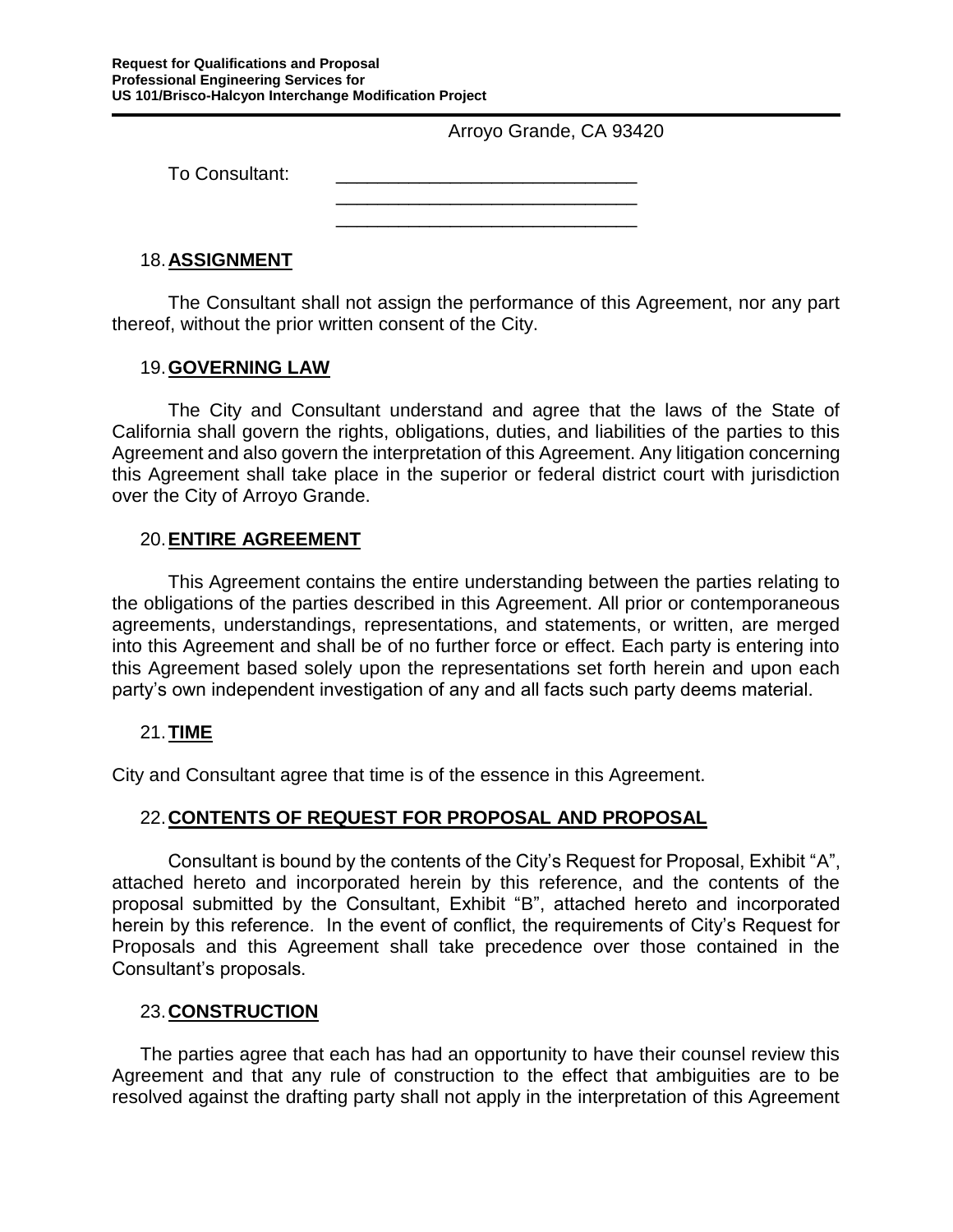or any amendments or exhibits thereto. The captions of the sections are for convenience and reference only, and are not intended to be construed to define or limit the provisions to which they relate.

## 24.**AMENDMENTS**

Amendments to this Agreement shall be in writing and shall be made only with the mutual written consent of all of the parties to this Agreement.

## 25.**AUTHORITY TO EXECUTE THIS AGREEMENT**

The person or persons executing this Agreement on behalf of Consultant warrants and represents that he/she has the authority to execute this Agreement on behalf of the Consultant and has the authority to bind Consultant to the performance of its obligations hereunder.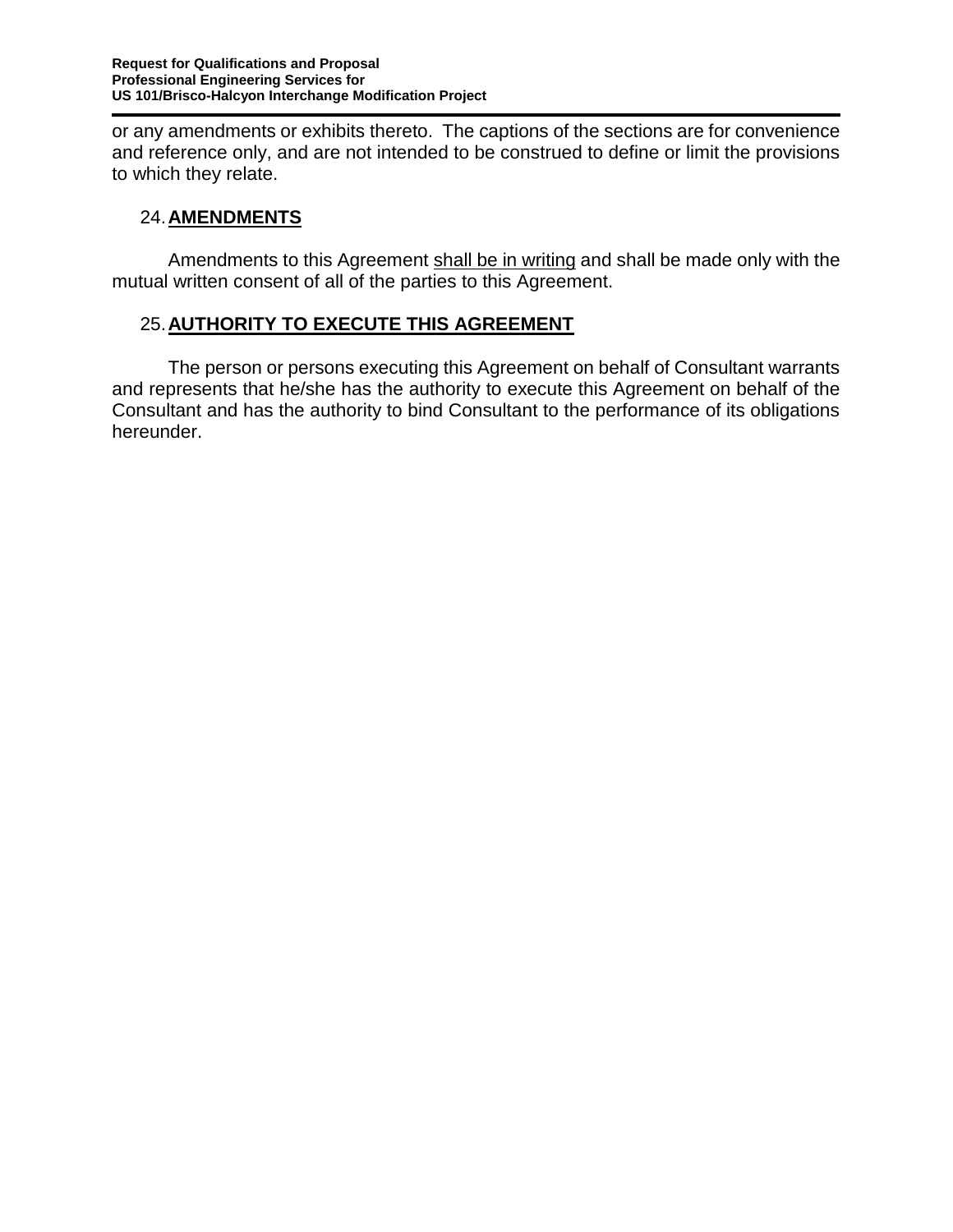**IN WITNESS WHEREOF**, the parties hereto have caused this Agreement to be executed the day and year first above written.

## **CITY OF ARROYO GRANDE: CONSULTANT:**

\_\_\_\_\_\_\_\_\_\_\_\_\_\_\_\_\_\_\_\_\_\_\_\_\_\_ \_\_\_\_\_\_\_\_\_\_\_\_\_\_\_\_\_\_\_\_\_\_\_\_\_\_\_\_

Caren Ray Russom, Mayor

 Its:\_\_\_\_\_\_\_\_\_\_\_\_\_\_\_\_\_\_\_\_\_\_\_\_\_\_\_\_ Attest: (Title)

\_\_\_\_\_\_\_\_\_\_\_\_\_\_\_\_\_\_\_\_\_\_\_\_\_\_\_\_\_ Jessica Matson, City Clerk

Approved As To Form:

\_\_\_\_\_\_\_\_\_\_\_\_\_\_\_\_\_\_\_\_\_\_\_\_\_\_\_\_\_ Timothy J. Carmel, City Attorney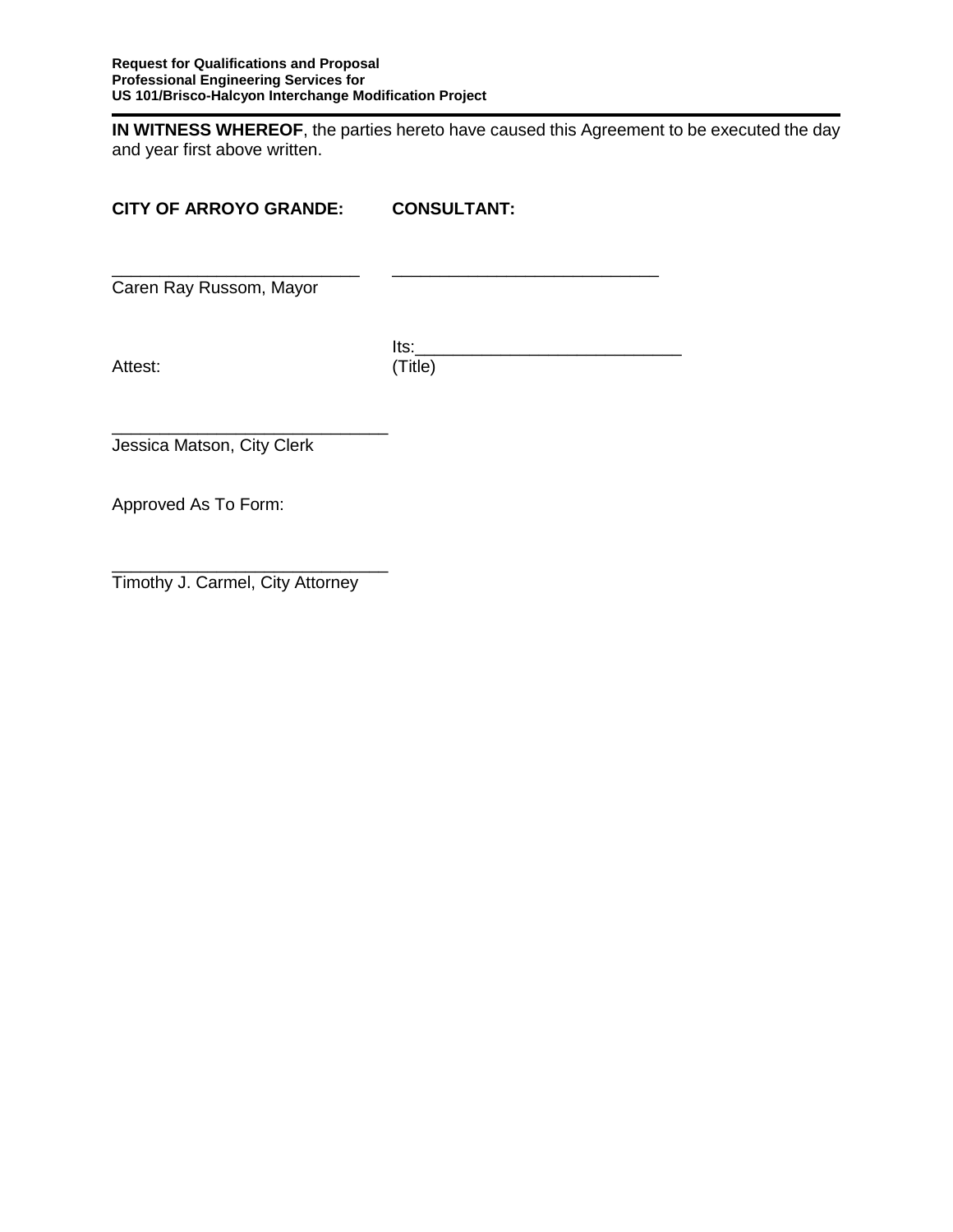# CONTRACT FOR CONSULTANT SERVICES Exhibit A CITY'S REQUEST FOR QUALIFICATIONS/PROPOSALS

( INSERT COPY )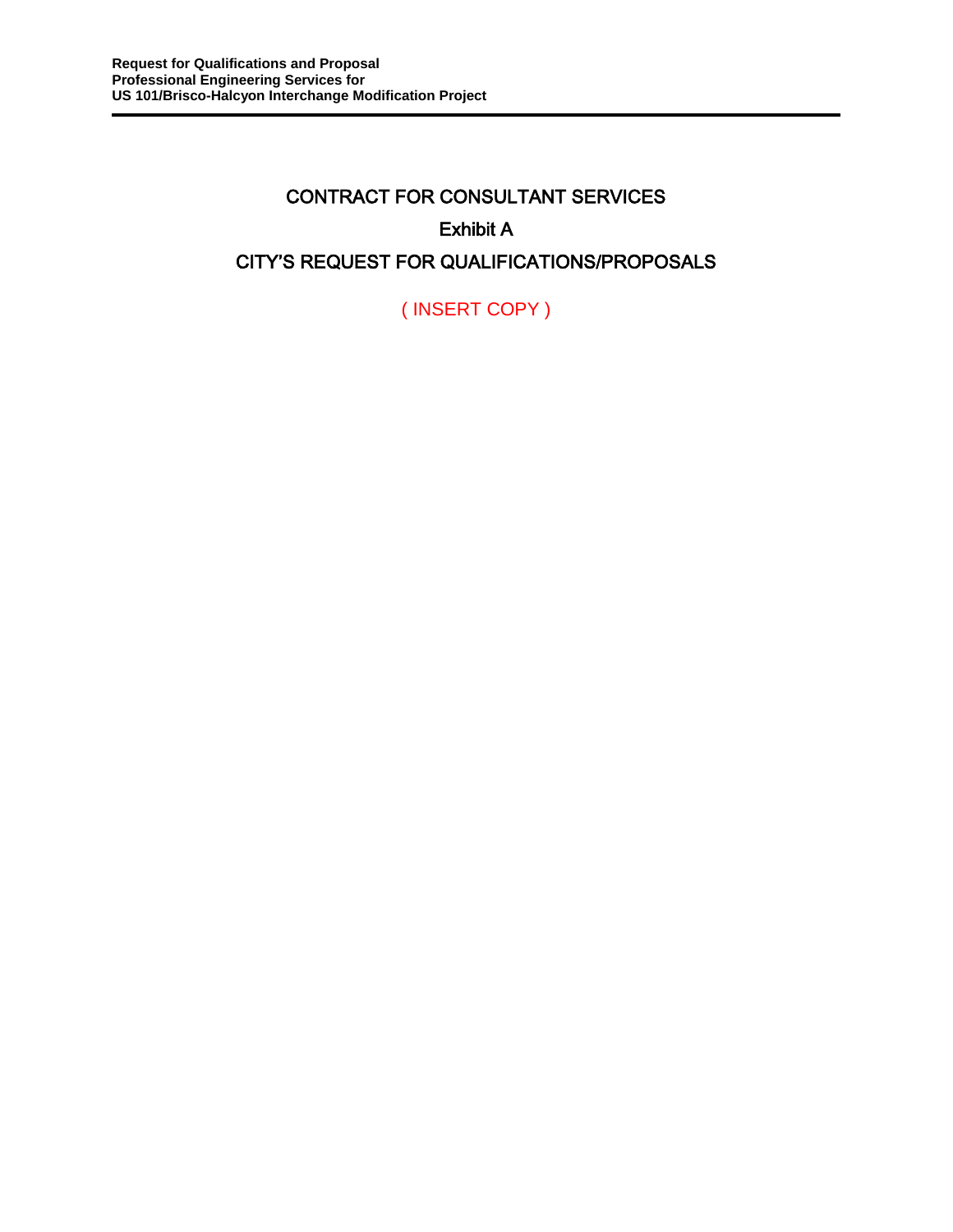## CONTRACT FOR CONSULTANT SERVICES Exhibit B CONSULTANT'S PROPOSAL (INSERT COPY)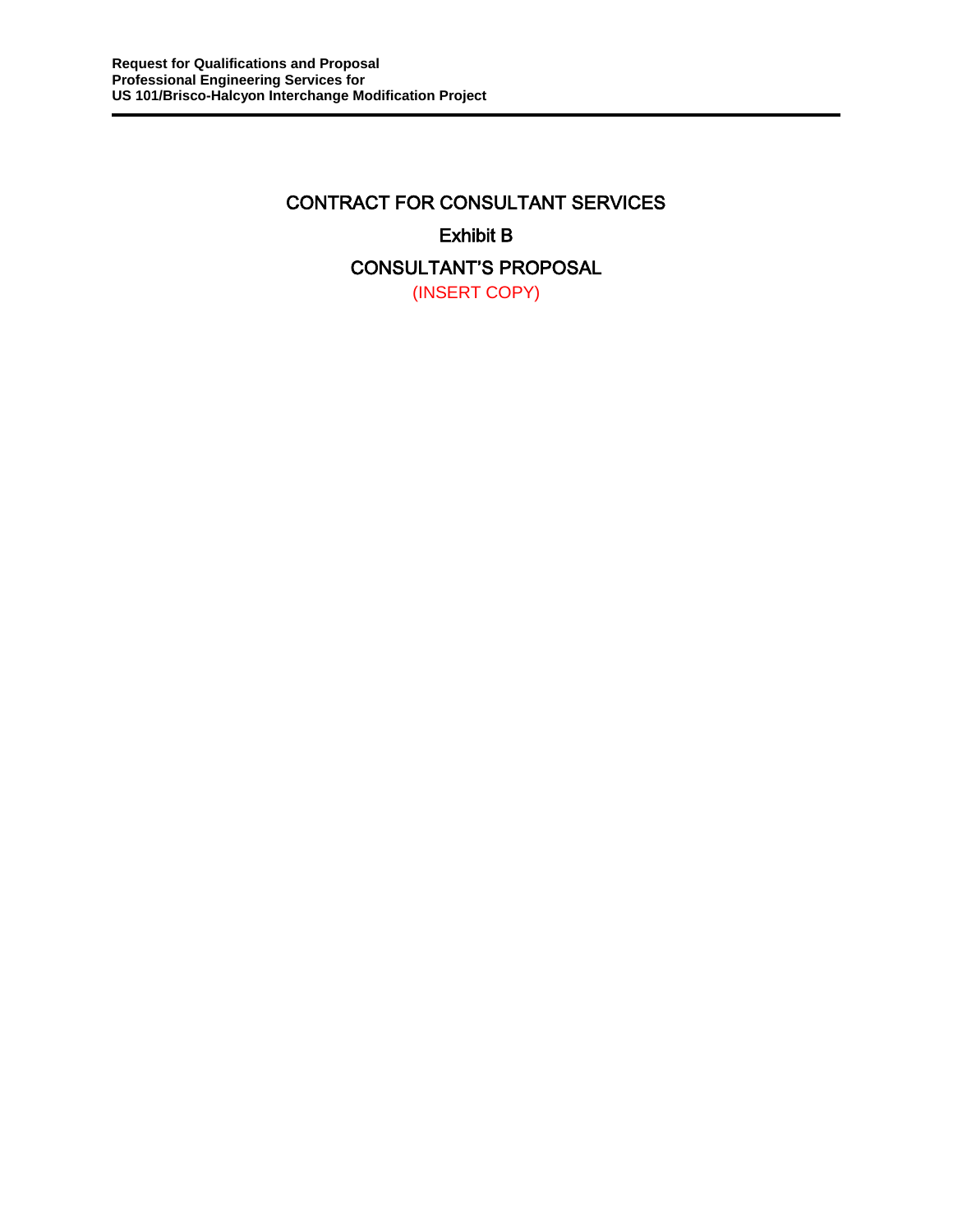## **CONTRACT FOR CONSULTANT SERVICES Exhibit C**

## **INSURANCE REQUIREMENTS**

*Prior to the beginning of and throughout the duration of the Work, Consultant will maintain insurance in conformance with the requirements set forth below. Consultant will use existing coverage to comply with these requirements. If that existing coverage does not meet the requirements set forth here, Consultant agrees to amend, supplement or endorse the existing coverage to do so. Consultant acknowledges that the insurance coverage and policy limits set forth in this section constitute the minimum amount of coverage required. Any insurance proceeds available to City in excess of the limits and coverage required in this Contract and which is applicable to a given loss, will be available to City.*

#### *Consultant shall provide the following types and amounts of insurance:*

Commercial General Liability Insurance using Insurance Services Office "Commercial General Liability" policy from CG 00 01 or the exact equivalent. Defense costs must be paid in addition to limits. There shall be no cross liability exclusion for claims or suits by one insured against another. Limits are subject to review but in no event less than \$1,000,000 per occurrence.

Business Auto Coverage on ISO Business Auto Coverage from CA 00 01 including symbol 1 (Any Auto) or the exact equivalent. Limits are subject to review, but in no event to be less than \$1,000,000 per accident. If Consultant owns no vehicles, this requirement may be satisfied by a non-owned auto endorsement to the general liability policy described above. If Consultant or Consultant's employees will use personal autos in any way on this project, Consultant shall provide evidence of personal auto liability coverage for each such person.

Workers Compensation on a state-approved policy form providing statutory benefits as required by law with employer's liability limits no less than \$1,000,000 per accident or disease.

Excess or Umbrella Liability Insurance (Over Primary) if used to meet limit requirements, shall provide coverage at least as broad as specified for the underlying coverages. Any such coverage provided under an umbrella liability policy shall include a drop down provision providing primary coverage above a maximum \$25,000 self-insured retention for liability not covered by primary but covered by the umbrella. Coverage shall be provided on a "pay on behalf" basis, with defense costs payable in addition to policy limits. Policy shall contain a provision obligating insurer at the time insured's liability is determined, not requiring actual payment by the insured first. There shall be no cross liability exclusion precluding coverage for claims or suits by one insured against another. Coverage shall be applicable to City for injury to employees of Consultant, subcontractors or others involved in the Work. The scope of coverage provided is subject to approval of City following receipt of proof of insurance as required herein. Limits are subject to review but in no event less than \$1,000,000 per occurrence.

Professional Liability or Errors and Omissions Insurance as appropriate shall be written on a policy form coverage specifically designated to protect against acts, errors or omissions of the Consultant and "Covered Professional Services" as designated in the policy must specifically include work performed under this Contract. The policy limit shall be no less than \$1,000,000 per claim and in the aggregate. The policy must "pay on behalf of" the insured and must include a provision establishing the insurer's duty to defend. The policy retroactive date shall be on or before the effective date of this Contract.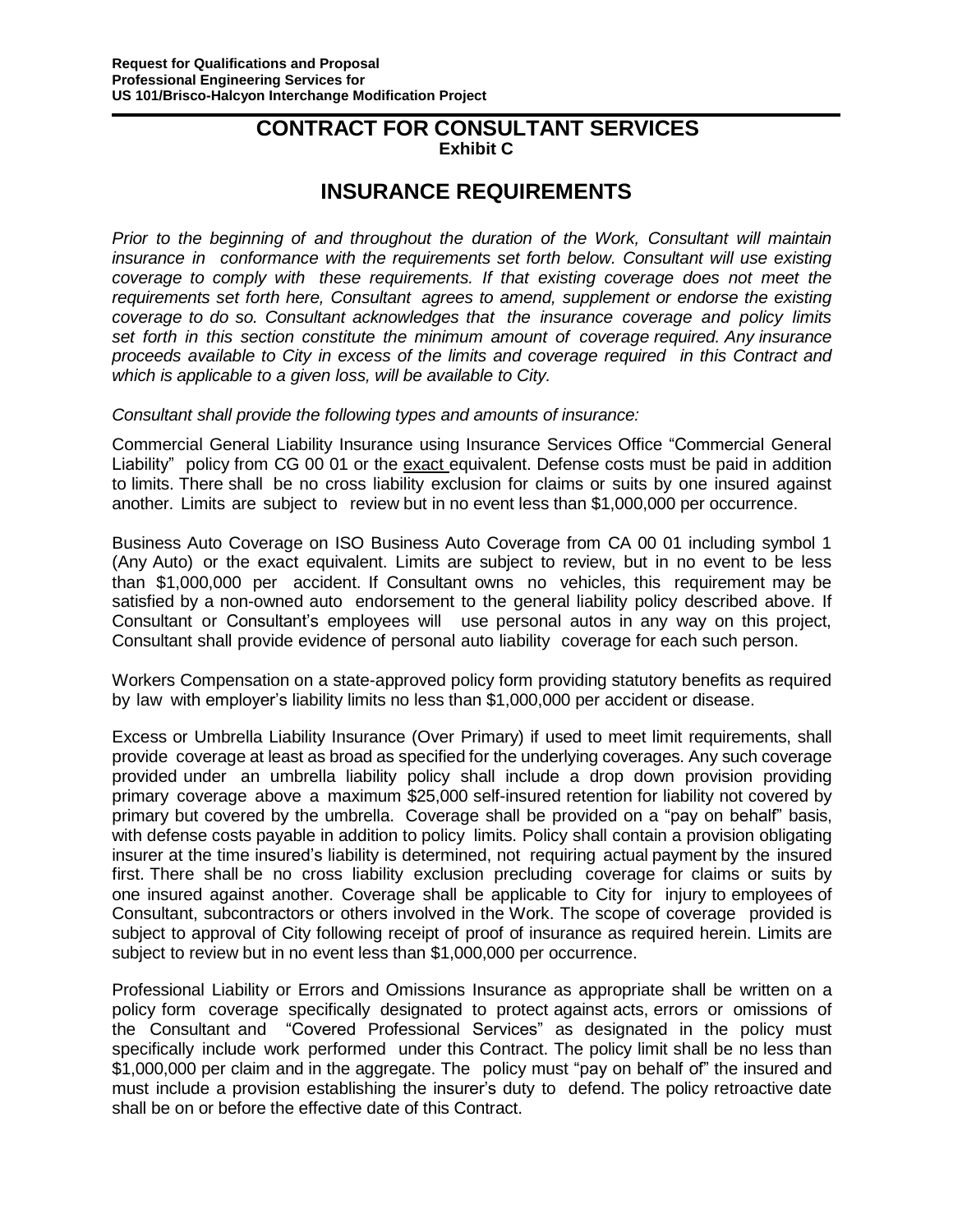*Insurance procured pursuant to these requirements shall be written by insurer that are admitted carriers in the state California and with an A.M. Bests rating of A- or better and a minimum financial size VII.*

General conditions pertaining to provision of insurance coverage by Consultant. Consultant and City agree to the following with respect to insurance provided by Consultant:

- 1. Consultant agrees to have its insurer endorse the third party general liability coverage required herein to include as additional insureds City, its officials employees and agents, using standard ISO endorsement No. CG 2010. Consultant also agrees to require all Consultants, and subcontractors to do likewise.
- 2. No liability insurance coverage provided to comply with this Contract shall prohibit Consultant, or Consultant's employees, or agents, from waiving the right of subrogation prior to a loss. Consultant agrees to waive subrogation rights against City regardless of the applicability of any insurance proceeds, and to require all Consultants and subcontractors to do likewise.
- 3. All insurance coverage and limits provided by Consultant and available or applicable to this Contract are intended to apply to the full extent of the policies. Nothing contained in this Contract or any other Contract relating to the City or its operations limits the application of such insurance coverage.
- 4. None of the coverages required herein will be in compliance with these requirements if they include any limiting endorsement of any kind that has not been first submitted to City and approved of in writing.
- 5. No liability policy shall contain any provision or definition that would serve to eliminate so-called "third party action over" claims, including any exclusion for bodily injury to an employee of the insured or of any Consultant or subcontractor.
- 6. All coverage types and limits required are subject to approval, modification and additional requirements by the City, as the need arises. Consultant shall not make any reductions in scope of coverage (e.g. elimination of contractual liability or reduction of discovery period) that may affect City's protection without City's prior written consent.
- 7. Proof of compliance with these insurance requirements, consisting of certificates of insurance evidencing all of the coverages required and an additional insured endorsement to Consultant's general liability policy, shall be delivered to City at or prior to the execution of this Contract. In the event such proof of any insurance is not delivered as required, or in the event such insurance is canceled at any time and no replacement coverage is provided, City has the right, but not the duty, to obtain any insurance it deems necessary to protect its interests under this or any other Contract and to pay the premium. Any premium so paid by City shall be charged to and promptly paid by Consultant or deducted from sums due Consultant, at City option.
- 8. The insurer will provide 30 days notice to City of any cancellation of coverage.
- 9. It is acknowledged by the parties of this Contract that all insurance coverage required to be provided by Consultant or any subcontractor, is intended to apply first and on a primary, noncontributing basis in relation to any other insurance or self-insurance available to City.
- 10. Consultant agrees to ensure that subcontractors, and any other party involved with the project who is brought onto or involved in the project by Consultant, provide the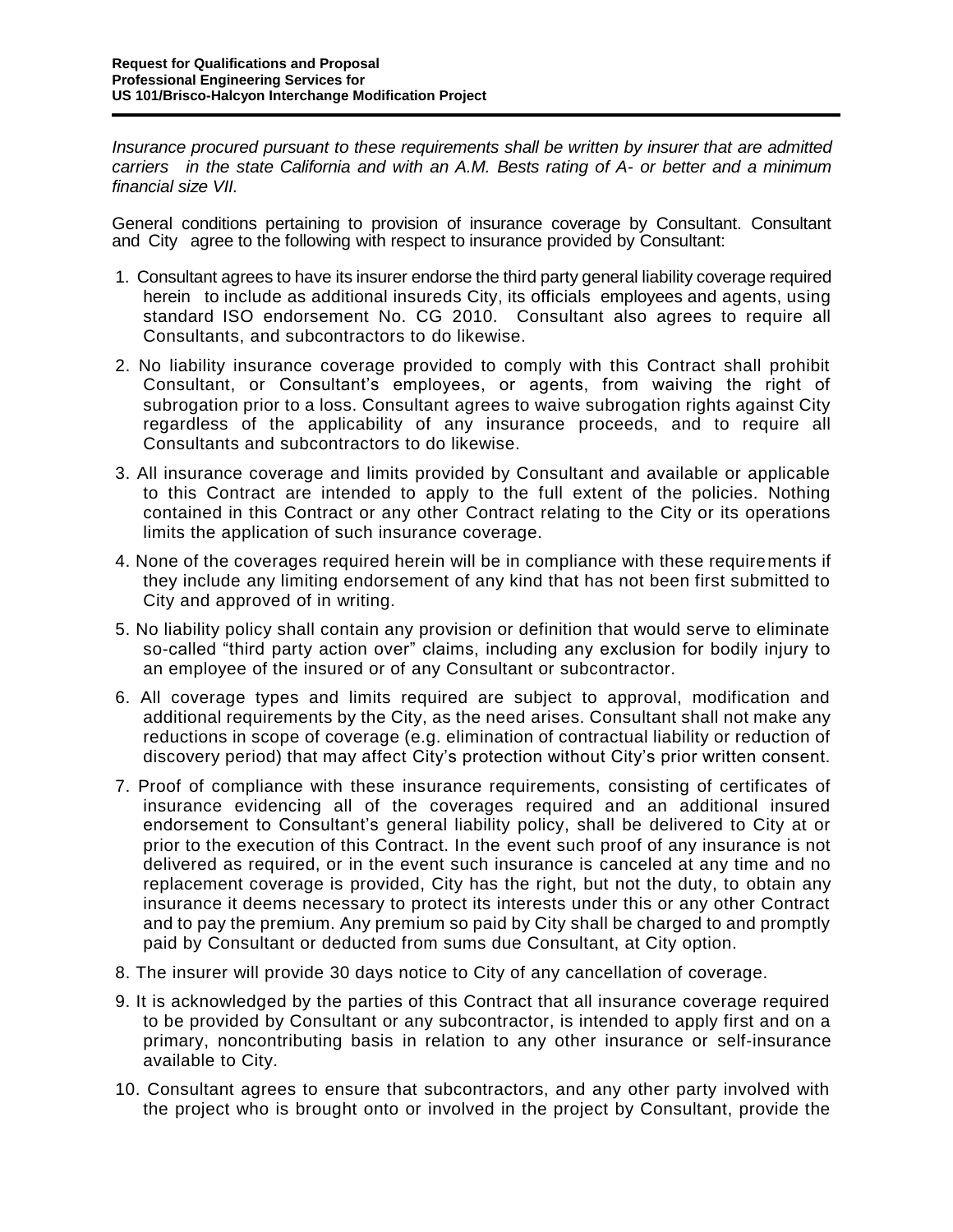same minimum insurance coverage required of Consultant. Consultant agrees to monitor and review all such coverage and assumes all responsibility for ensuring that such coverage is provided in conformity with the requirements of this section. Consultant agrees that upon request, all Contracts with subcontractors and others engaged in the project will be submitted to City for review.

- 11. Consultant agrees not to self-insure or to use any self-insured retentions or deductibles on any portion of the insurance required herein and further agrees that it will not allow any Consultant, subcontractor, Architect, Engineer or other entity or person in any way involved in the performance of work on the project contemplated by this Contract to self-insure its obligations to City. If Consultant's existing coverage includes a deductible or self-insured retention, the deductible or self-insured retention must be declared to the City. At the time the City shall review options with the Consultant, which may include reduction or elimination of the deductible or selfinsured retention, substitution of other coverage, or other solutions.
- 12. The City reserves the right at any time during the term of the contract to change the amounts and types of insurance required by giving the Consultant ninety (90) days advance written notice of such change. If such change results in substantial additional cost to the Consultant, the City will negotiate additional compensation proportional to the increase benefit to City.
- 13. For purposes of applying insurance coverage only, this Contract will be deemed to have been executed immediately upon any party hereto taking any steps that can be deemed to be in furtherance of or towards performance of this Contract.
- 14. Consultant acknowledges and agrees that any actual or alleged failure on the part of City to inform Consultant of non-compliance with any insurance requirements in no way imposes any additional obligations on City nor does it waive any rights hereunder in this or any other regard.
- 15. Consultant will renew the required coverage annually as long as City, or its employees or agents face an exposure from operations of any type pursuant to this Contract. This obligation applies whether or not the Contract is canceled or terminated for any reason. Termination of this obligation is not effective until City executes a written statement to that effect.
- 16. Consultant shall provide proof that policies of insurance required herein expiring during the term of this Contract have been renewed or replaced with other policies providing at least the same coverage. Proof that such coverage has been ordered shall be submitted prior to expiration. A coverage binder or letter from Consultant's insurance agent to this effect is acceptable. A certificate of insurance and/or additional insured endorsement as required in these specifications applicable to the renewing or new coverage must be provided to City within five days of the expiration of the coverages.
- 17. The provisions of any workers' compensation or similar act will not limit the obligations of Consultant under this Contract. Consultant expressly agrees not to use any statutory immunity defenses under such laws with respect to City, its employees, officials and agents.
- 18. Requirements of specific coverage features or limits contained in this section are not intended as limitations on coverage, limits or other requirements nor as a waiver of any coverage normally provided by any given policy. Specific reference to a given